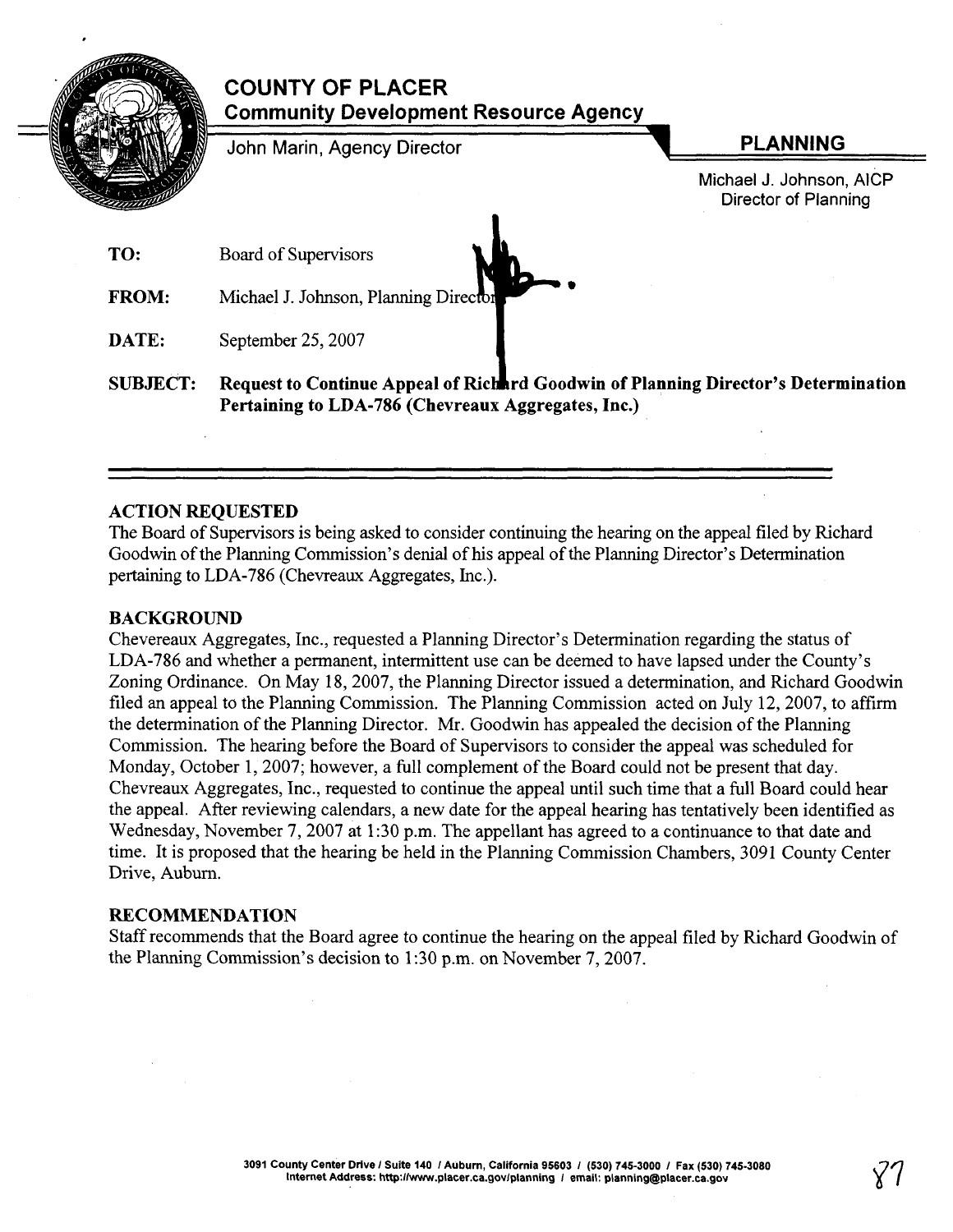$\label{eq:2.1} \frac{1}{\sqrt{2}}\left(\frac{1}{\sqrt{2}}\right)^{2} \left(\frac{1}{\sqrt{2}}\right)^{2} \left(\frac{1}{\sqrt{2}}\right)^{2} \left(\frac{1}{\sqrt{2}}\right)^{2} \left(\frac{1}{\sqrt{2}}\right)^{2} \left(\frac{1}{\sqrt{2}}\right)^{2} \left(\frac{1}{\sqrt{2}}\right)^{2} \left(\frac{1}{\sqrt{2}}\right)^{2} \left(\frac{1}{\sqrt{2}}\right)^{2} \left(\frac{1}{\sqrt{2}}\right)^{2} \left(\frac{1}{\sqrt{2}}\right)^{2} \left(\$ 

 $\label{eq:2.1} \frac{1}{\sqrt{2\pi}}\int_{0}^{\infty}\frac{1}{\sqrt{2\pi}}\left(\frac{1}{\sqrt{2\pi}}\right)^{2\alpha} \frac{1}{\sqrt{2\pi}}\frac{1}{\sqrt{2\pi}}\int_{0}^{\infty}\frac{1}{\sqrt{2\pi}}\frac{1}{\sqrt{2\pi}}\frac{1}{\sqrt{2\pi}}\frac{1}{\sqrt{2\pi}}\frac{1}{\sqrt{2\pi}}\frac{1}{\sqrt{2\pi}}\frac{1}{\sqrt{2\pi}}\frac{1}{\sqrt{2\pi}}\frac{1}{\sqrt{2\pi}}\frac{1}{\sqrt{2\pi}}\frac{$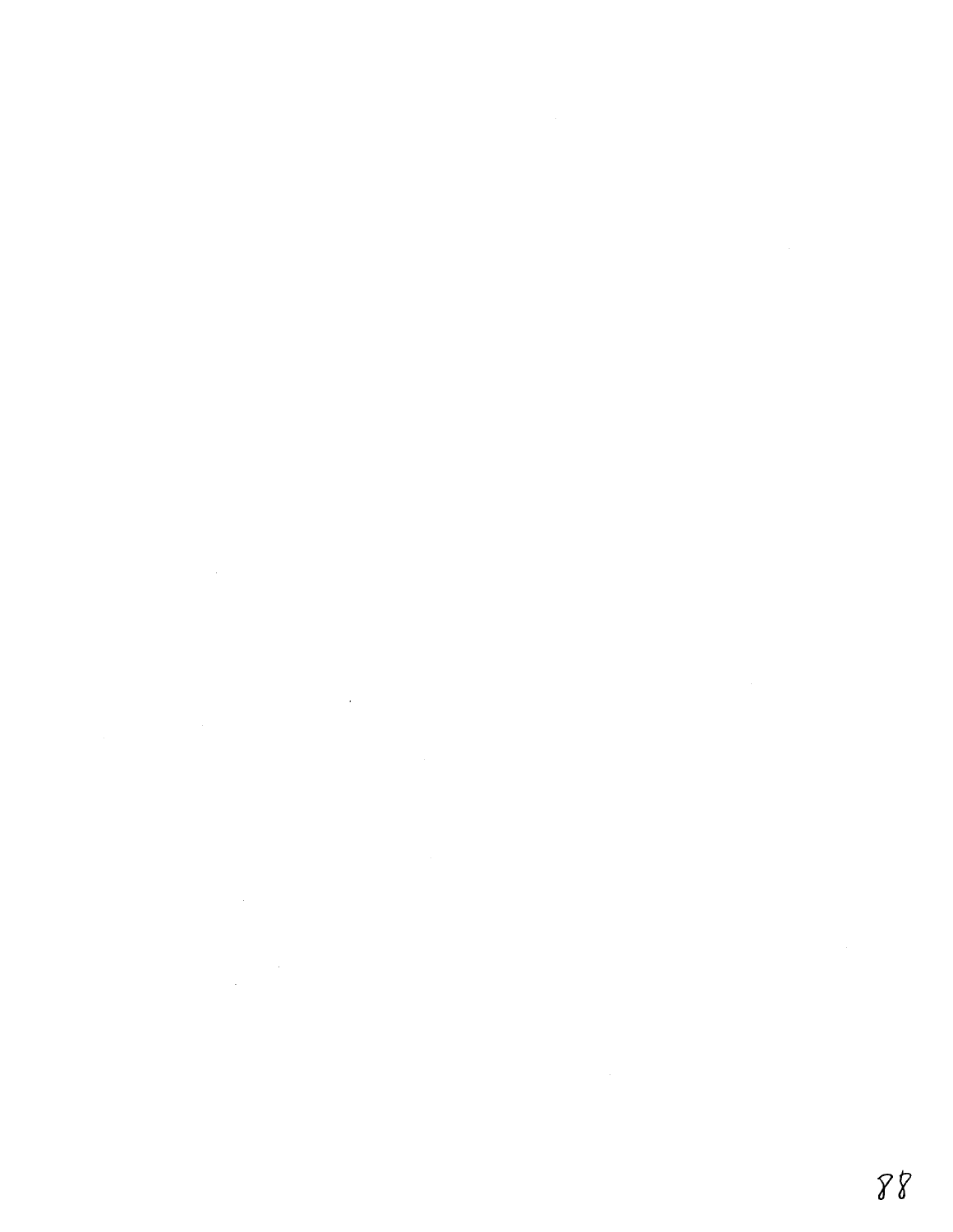OFFICE: ON GRASS VALLEY HIGHWAY AT TRANSIT MIX PLANT

**BUILDING MATERIALS** SAND AND GRAVEL **LANDSCAPE AGGREGATE** 





890 GRASS VALLEY HIGHWAY AUBURN, CALIFORNIA 95603-3811 TELEPHONE (530) 885-3716

**TRANSIT MIX CONCRETE** CRUSHED QUARRY ROCK INDUSTRIAL MINERALS

# RECEIVED

SEP 18 2007

**COUNTY EXECUTIVE OFFICE** 

**RECEIVE? SEP 19 2007 OLERK OF THE**<br>AND OF SUPERVISHES

September 17,2007

Mr. Thomas M. Miller County Executive Officer County of Placer 175 Fulweiler Avenue Auburn, CA 95603

Dear Tom:

Recently it was brought to our attention that the full Board of Supervisors will not be present for the meeting of October 1, 2007 to hear the appeal of the Planning Commision's decision of July 12,2007.

We respectfully request that the Board of Supervisors reschedule their meeting to a date when the full Board will be in attendance.

Sincerely,

Administrative Manager

Chevreaux lndustries

 $\frac{6}{10}$  Board of Supervisors - 5<sup>6</sup>

 $\boxtimes$  County Executive Office  $\boxtimes$  County Counsel a **Mike byte**   $\boxtimes$  Plarwing